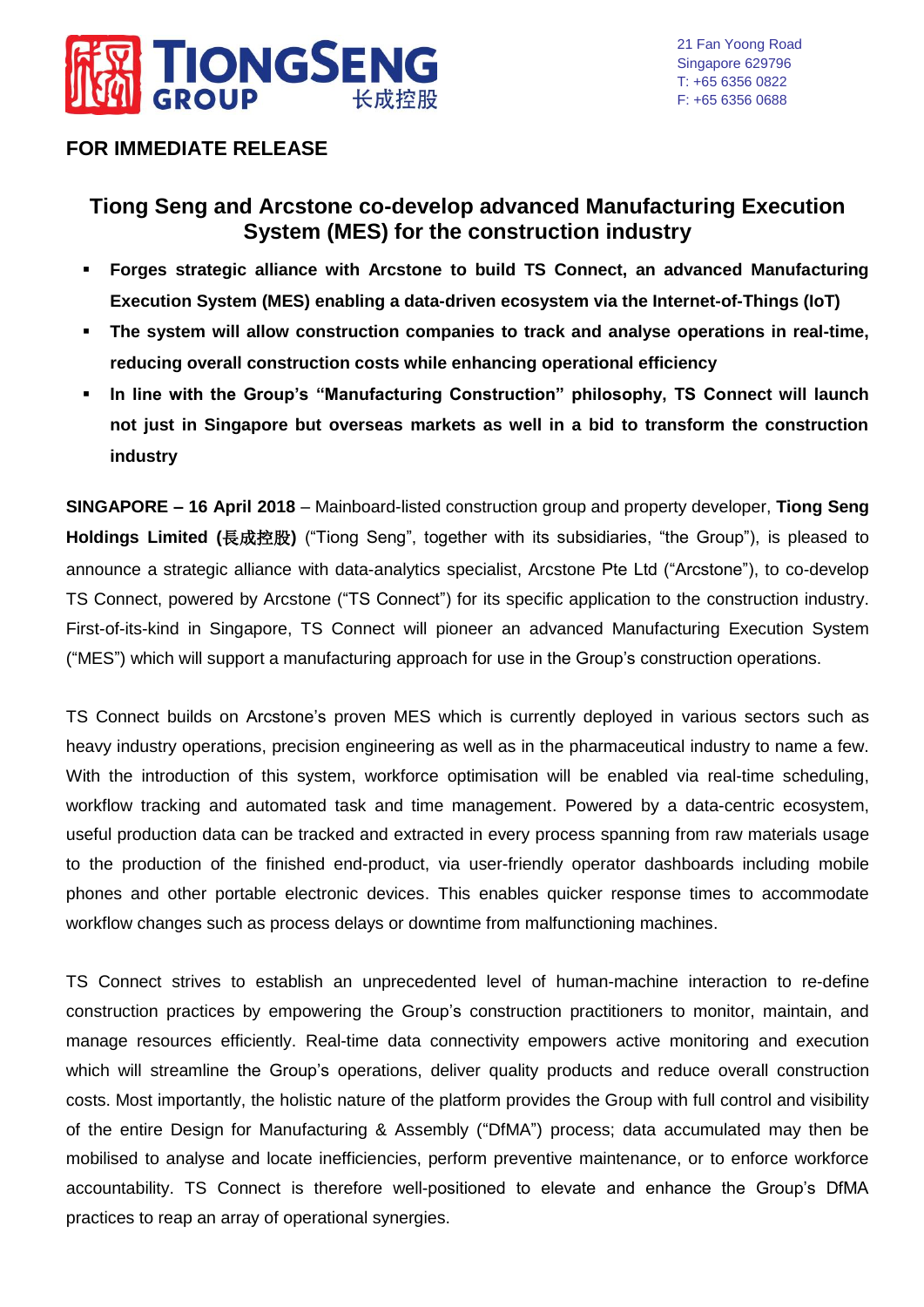The Group envisions the widespread adoption of TS Connect as the benefits of leveraging on manufacturing technology to improve efficiency and productivity will lead to greater efficiencies across the industry. Backed by Enterprise Singapore, TS Connect will launch not just in Singapore but overseas markets as well in a bid to transform the construction industry at home and abroad.

**Mr Pek Lian Guan (**白連源**), CEO of Tiong Seng Holdings Limited** commented, "*Innovations such as the advanced MES reinforces our goal of driving efficiencies through integrating IoT within our operations. Our partnership with Arcstone to develop TS Connect incorporates a data-driven manufacturing ecosystem and elevates our suite of DfMA technologies, which includes Prefabricated Pre-finished Volumetric Construction (PPVC) and Prefabricated Bathroom Units (PBU), to an even higher level. Furthermore, the establishment of TS Connect provides a steady platform for us to export our manufacturing-for-construction capabilities offshore while our joint venture partners overseas can have access to an all-encompassing system. Following the recent success in Myanmar, where we completed the Yuzana low-cost housing project in March 2018, TS Connect represents another key milestone as we continue to garner momentum in exporting our capabilities overseas and set our sights on expanding throughout the region in the years ahead.*"

**Mr Willson Deng, CEO of Arcstone Pte Ltd** further commented, "*Through this strategic alliance with our renowned partners, we are able to tap on a proven track record and comprehensive technical know-how to enhance, customise and empower Arcstone's existing MES for its specific application to the construction industry. Notably, construction players who engage with our proprietary TS Connect system will gain end-to-end connectivity across the entire construction process while also gaining key insights from its data analytics capabilities. With TS Connect, we are pleased to note that we are one step closer to revolutionising the construction industry in Singapore moving forward.*"

Said **Mr Kow Juan Tiang, Executive Director, Urban Solutions and Infrastructure Services, Enterprise Singapore,** "*This collaboration between Tiong Seng and Arcstone is a good example of how our firms are able to collaborate to deliver improved solutions and ride on the Industry 4.0 wave. Technologies like the Internet of things (IoT), cloud computing, and data analytics have transformed manufacturing and disrupted traditional modus operandi of companies. This partnership taps on Tiong Seng's strengths as an industry leader, and Arcstone's niche technology solution, allowing manufacturing technology to be applied to the construction sector. It is timely to reinvigorate the construction sector in Singapore with tech adoption as it enables local players to become more competitive as they expand their footprint beyond our shores. Enterprise Singapore hopes to facilitate more of such partnerships to help our companies develop internal capabilities and expand abroad effectively.*"

# # #

#### *About Tiong Seng Holdings Ltd*

Tiong Seng is principally engaged in building construction and civil engineering in Singapore, and property development in the China.